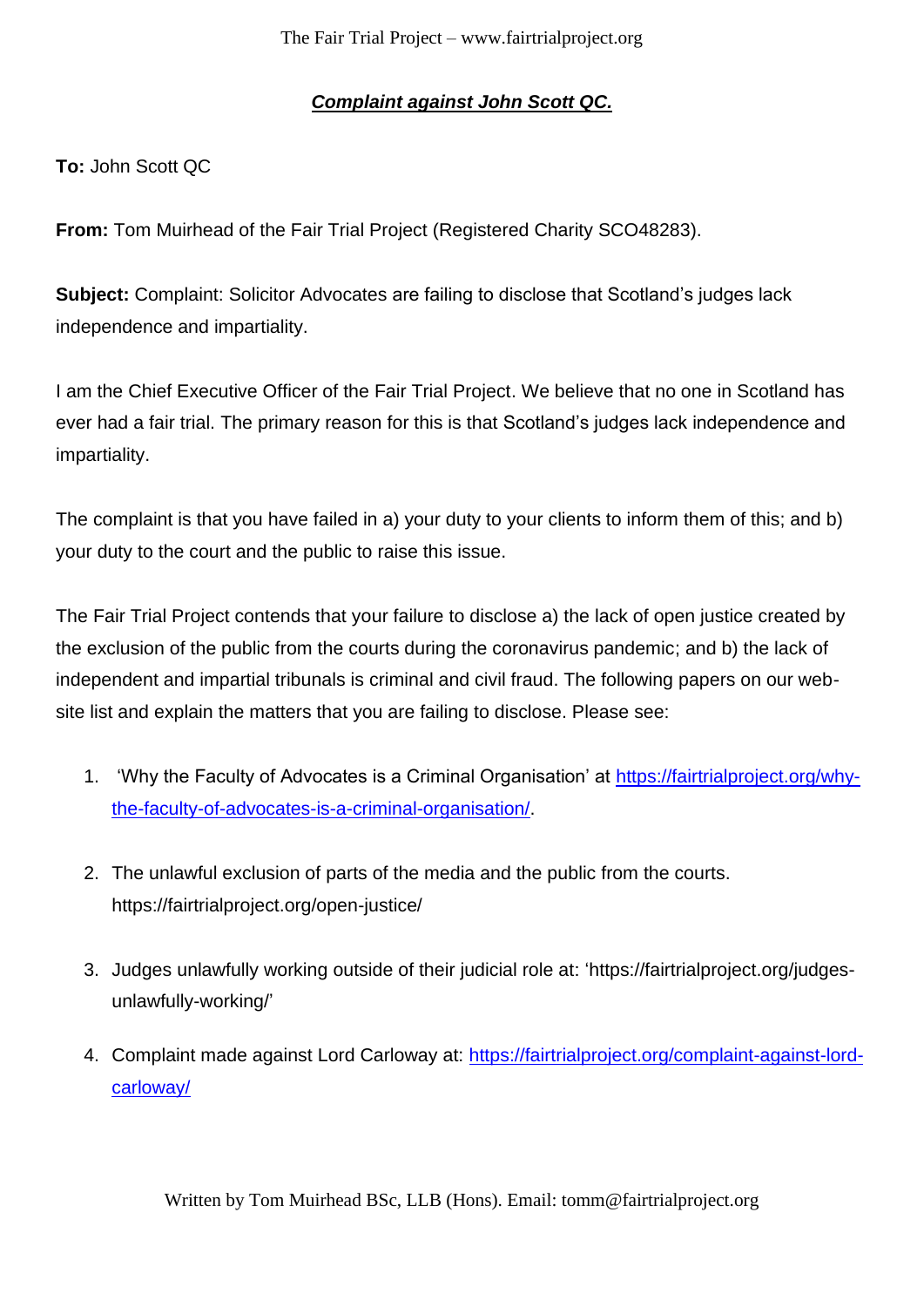- 5. Scottish Judges lack of independence and impartiality due to conflicts of interest at: <https://fairtrialproject.org/judges-with-a-conflict-of-interest/>
- 6. See<https://fairtrialproject.org/campaign-overview/> for a full list of our campaigns.

One example, where you failed in your duty to disclose relevant matters to your client, and raise these matters with the court, is the recent contempt trial of Mr Craig Murray. The Society of Solicitor Advocates organised an online seminar on Sections 274 and 275 or the Criminal Procedure (Scotland) Act 1995 (CPSA 1995). The talk was given by Lady Dorrian and you hosted the seminar. It took place on the 30<sup>th</sup> of July 2020 over Zoom.

I attended the seminar and it was obvious to me that you and some of the other solicitor advocates were friends with Lady Dorrian. My view is that Lady Dorrian was coaching those present on her interpretation of the law. She had a tutor to pupil type relationship with those attending. I asked two questions about the lawfulness of Lady Dorrian giving seminars to advocates and solicitor advocates but these were ignored. You failed to disclose this at the trial of Mr Murray, where Lady Dorrian was judging. This is fraud.

It does not matter whether or not you were involved with Mr Murray's trial, you still have a duty to disclose that Lady Dorrian has links to advocates and solicitor advocates. A failure to disclose the links between Lady Dorrian and the advocates involved in Mr Murray's trial is fraud on an art and part basis. You organised a seminar that involved Lady Dorrian and advocates and solicitor advocates, therefore you helped instigate fraud.

This email is to give you a chance to respond, before making complaints to the police and the Scottish Legal Complaints Commission (SLCC).

Please note that the Scottish Prison Service report suicides in Scottish prisons every year. If these prisoners got a fair trial, then this is a tragic statistic. If they did not, then these suicides are unlawful killings. 'But for' the unlawful prosecution and lack of a fair trial, the prisoners would not be in prison to commit suicide.

Tom Muirhead (Chief Executive Officer of the Fair Trial Project)